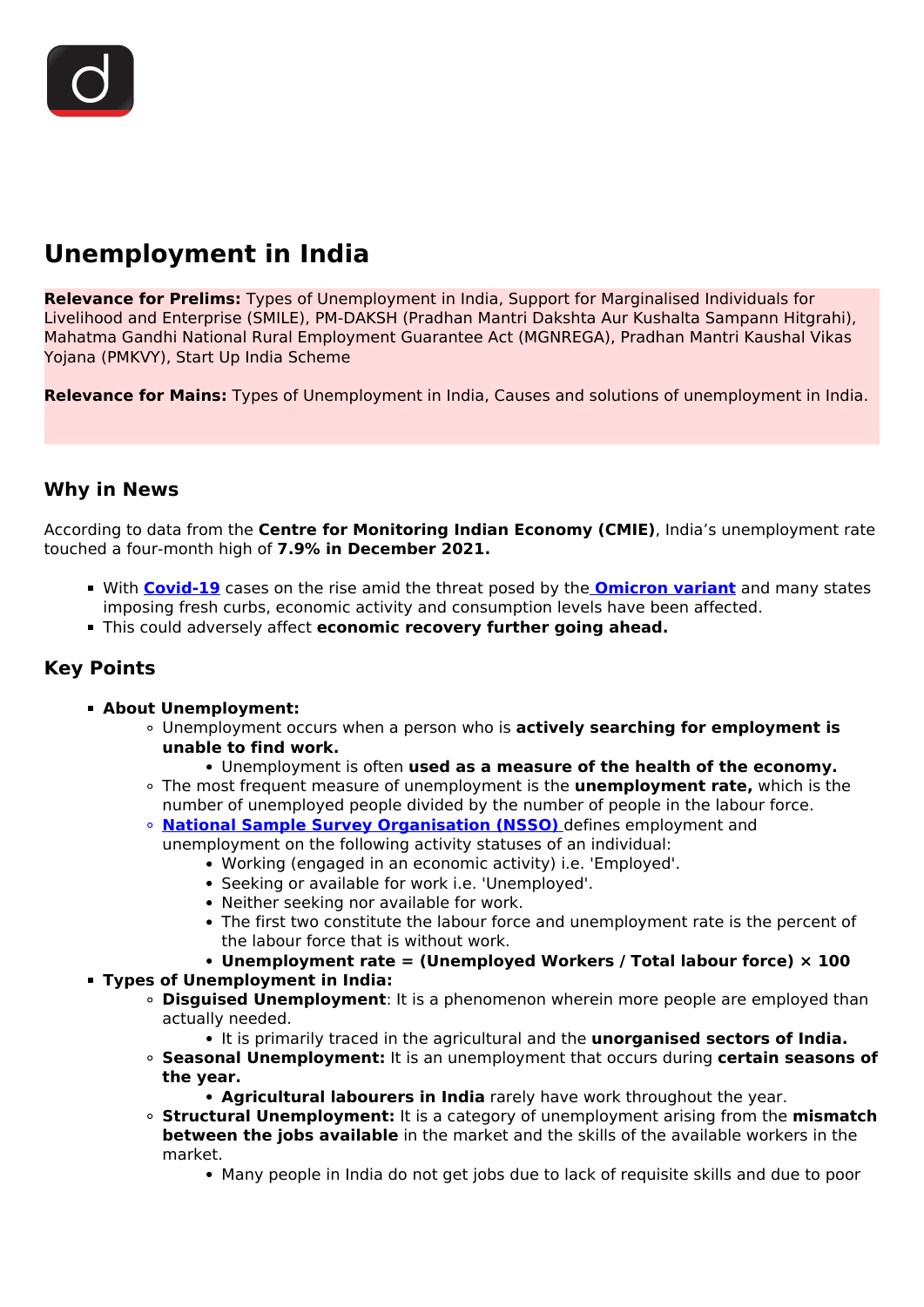education level, it becomes difficult to train them.

- **Cyclical Unemployment:** It is a result of the business cycle, where **unemployment rises during** [recessions](/daily-updates/daily-news-analysis/india-emerged-out-of-technical-recession) **and declines with economic growth.**
	- Cyclical unemployment figures in India are negligible. It is a phenomenon that is mostly found in capitalist economies.
- **Technological Unemployment:** It is the loss of jobs due to **changes in technology.**
	- In 2016, **[World Bank](/important-institutions/drishti-specials-important-institutions-international-institution/world-bank-group)** data predicted that the proportion of jobs threatened by automation in India is 69% year-on-year.
- **Frictional Unemployment:** The Frictional Unemployment also called as **Search Unemployment**, refers to the **time lag between the jobs when an individual** is searching for a new job or is switching between the jobs.
	- In other words, an employee requires time for searching a new job or shifting from the existing to a new job, this inevitable time delay causes frictional unemployment.
	- It is often considered as **voluntary unemployment** because it is not caused due to the shortage of job, but in fact, the workers themselves quit their jobs in search of better opportunities.
- **Vulnerable Employment:** This means, people working informally, without proper job contracts and thus sans any legal protection.
	- These persons are deemed 'unemployed' since records of their work are never maintained.
	- It is one of the main types of unemployment in India.
- **Causes of Unemployment in India:**
	- **Social Factors:** In India the caste system is prevalent. The work is **prohibited for specific castes** in some areas.
		- In big joint families having big business, many such persons will be available who do not do any work and depend on the joint income of the family.
	- **Rapid Growth of Population:** Constant increase in population has been a big problem in India.
		- **It is one of the main causes of unemployment.**
	- **Dominance of Agriculture:** Still in India nearly half of the workforce is dependent on Agriculture.
		- However, Agriculture is underdeveloped in India.
		- Also, it provides seasonal employment.
	- **Fall of Cottage and Small industries:** The industrial development had adverse effects on cottage and small industries.
		- The production of cottage industries began to fall and many artisans became unemployed.
	- **Immobility of Labour**: Mobility of labour in India is low. Due to attachment to the family, people do not go to far off areas for jobs.
		- Factors like language, religion, and climate are also responsible for low mobility.
	- **Defects in Education System:** Jobs in the capitalist world have become highly specialised but India's education system does not provide the right training and specialisation needed for these jobs.
		- Thus many people who are willing to work become unemployed due to lack of skills.

### **Recent Initiatives by Government**

- **[Support for Marginalized Individuals for Livelihood and Enterprise \(SMILE\)](/daily-updates/daily-news-analysis/smile-scheme)**
- **[PM-DAKSH \(Pradhan Mantri Dakshta Aur Kushalta Sampann Hitgrahi\)](/daily-updates/daily-news-analysis/pm-daksh-scheme)**
- **[Mahatma Gandhi National Rural Employment Guarantee Act \(MGNREGA\)](/daily-updates/daily-news-editorials/mgnrega-and-migrant-crisis)**
- **[Pradhan Mantri Kaushal Vikas Yojana \(PMKVY\)](/daily-updates/daily-news-analysis/pradhan-mantri-kaushal-vikas-yojana-3-0)**
- **[Start Up India Scheme](/daily-updates/daily-news-analysis/stand-up-india-scheme)**

**Way Forward**